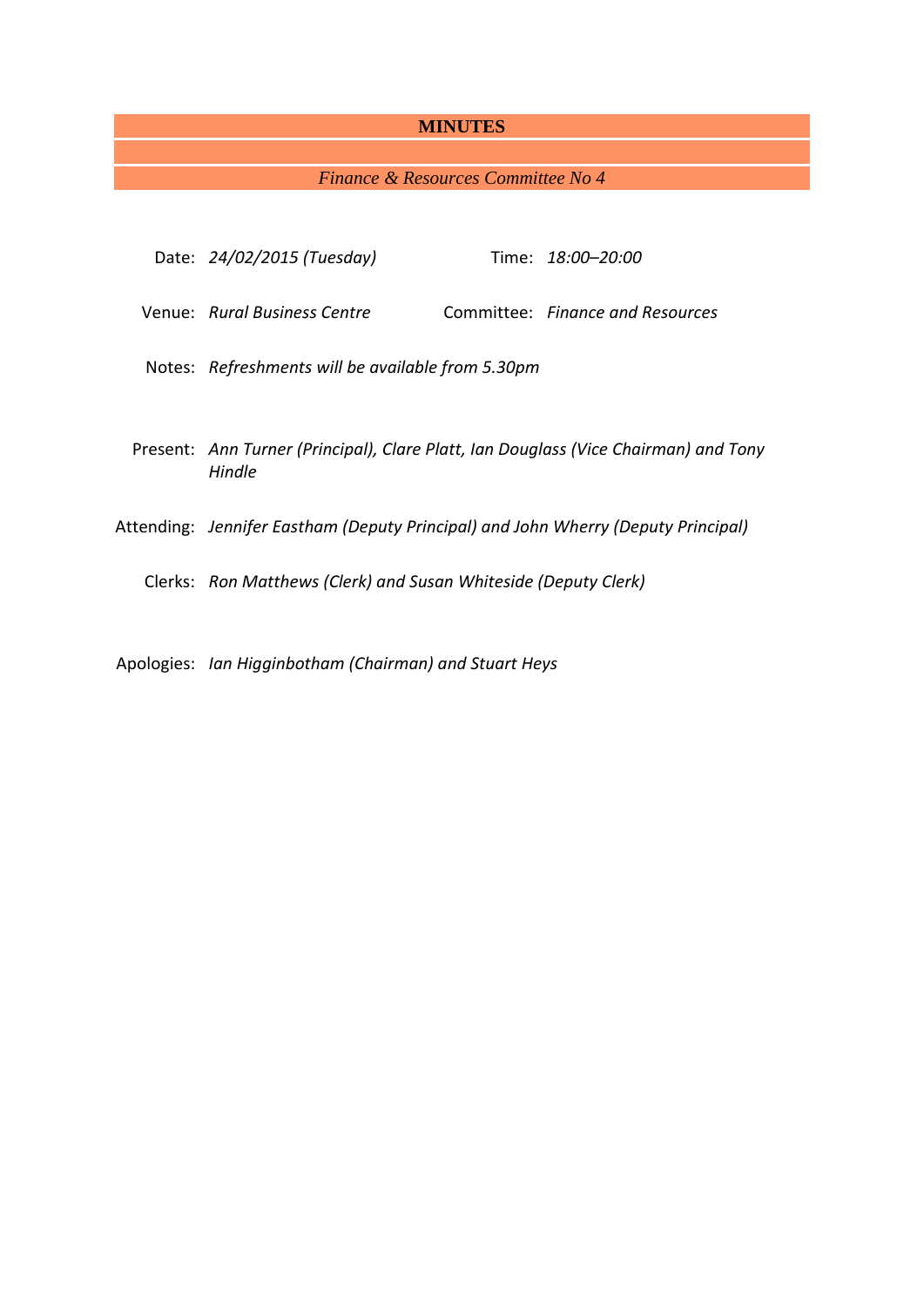# *Public* **Minutes**

| Item number:<br>(and category) | Item description:                                                                                                                                                                                                                                                                                                       |  |  |  |  |
|--------------------------------|-------------------------------------------------------------------------------------------------------------------------------------------------------------------------------------------------------------------------------------------------------------------------------------------------------------------------|--|--|--|--|
| 00.15<br><b>Information</b>    | Welcome<br>The Chairman of the Committee welcomed all to the meeting.                                                                                                                                                                                                                                                   |  |  |  |  |
| 01.15<br><b>Decision</b>       | <b>Attendance of College Management Staff</b><br>Section 8.2 of the current Constitution and Terms of Reference for the<br>Finance & Resources Committee states: College management and / or<br>consultants may attend meetings by invitation in an advisory capacity.<br><b>Resolved:</b>                              |  |  |  |  |
|                                | That College Management staff be invited to attend the meeting.                                                                                                                                                                                                                                                         |  |  |  |  |
| 02.15<br><b>Record</b>         | <b>Apologies for Absence</b><br>Apologies for absence had been received from Ian Higginbotham and<br>Stuart Heys.                                                                                                                                                                                                       |  |  |  |  |
| 03.15<br><b>Decision</b>       | <b>Public Minutes of Previous Meeting</b><br>The public minutes of meeting number 3 held on 25 November 2014<br>were confirmed and signed as a true and correct record.                                                                                                                                                 |  |  |  |  |
| 04.15<br><b>Record</b>         | <b>Declaration of Interests</b><br>Members of the Committee were asked to declare any interests they<br>may have in respect of items on the public agenda. No declarations<br>were made.                                                                                                                                |  |  |  |  |
| 05.15<br><b>Consultation</b>   | <b>Strategic Plan Progress Report</b><br>Consideration was given to the Strategic Plan Progress Report 2014 /<br>2015 which summarised progress against targets relevant to the Finance<br>& Resources Committee.<br>We will continue to build and enhance our brand and reputation for                                 |  |  |  |  |
|                                | excellence within the land-based & sports sectors<br>The key performance indicators related to:<br>Recruitment - Apprentice recruitment was behind target in all age<br>categories at the six month point in the year. This reflects the national<br>trend for 16-18 apprentices, though all political parties consider |  |  |  |  |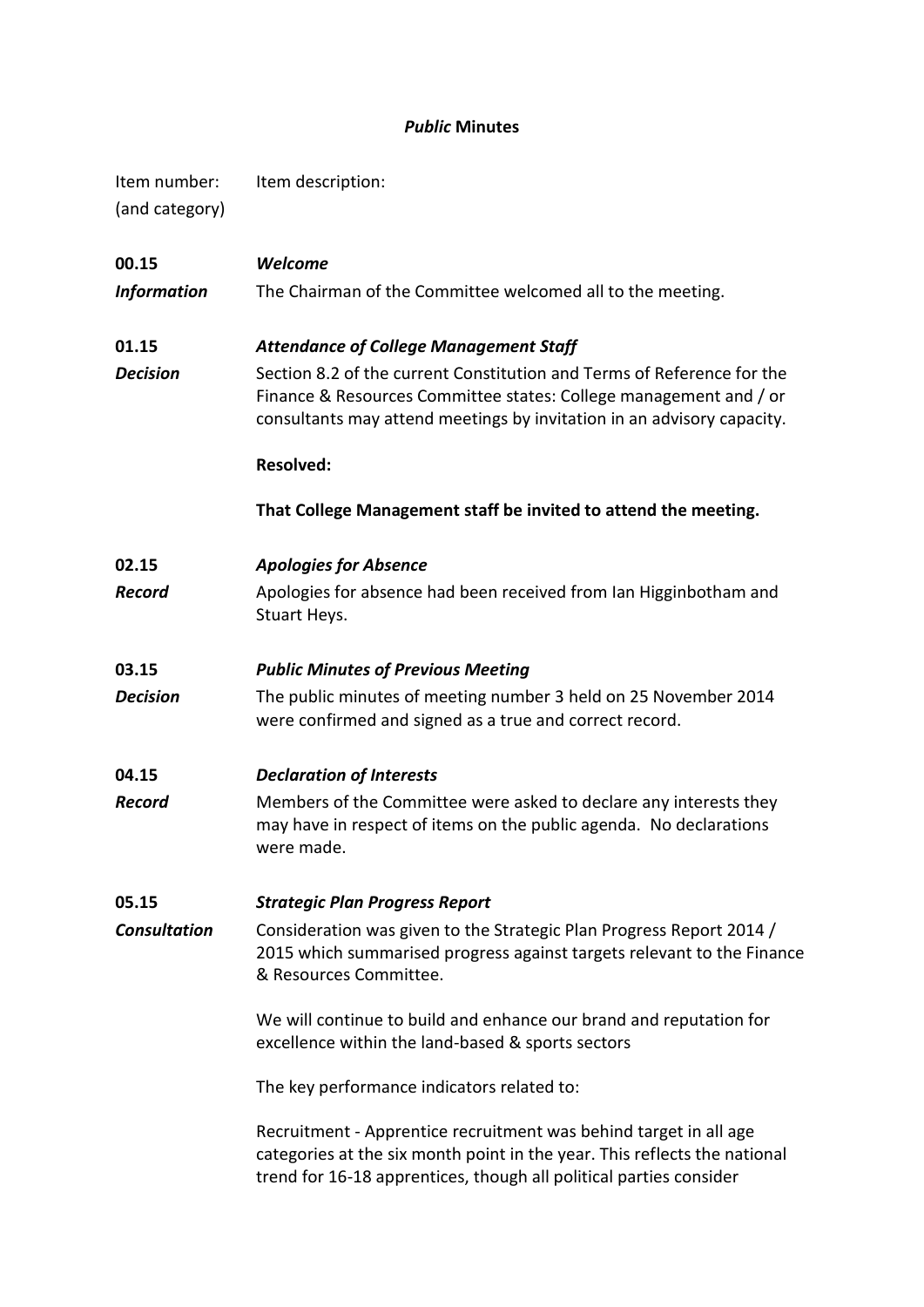apprentices as central to their policies. The management accounts reflected the lower recruitment.

Member questions prompted discussions around the educational offers to 16 to 18 year olds, be it schools based, FE classroom based or workplace based. Members noted the falling population of 16-18 year olds and challenges regarding careers advice. College trends showed increased micro business activity as opposed to recruitment by the larger employers. College would continue to support employer engagement activity and externally promote itself to attract new entrants and maximise opportunities.

Income through research, international activity and grants – Income was significantly ahead of target.

We will deliver great value for moneyThe financial targets were met and the Skills Funding Agency had endorsed the College's financial health grading of 'Outstanding'.

Members made reference to the performance of other Cultiva Colleges, later minute 18.15 refers, as a tool for identifying trends that have or may impact on Myerscough. Members received assurance that external factors were continuously monitored and the accounts were monitored at all levels to ensure there was no opportunity for complacency. Though the College was not risk averse, controls were in place to ensure prudent financial management.

## **Resolved:**

**That the Strategic Plan Progress Report 2014 / 2015 to the Finance Committee be received.**

**06.15** *Financial Position Statement for the Period Ended 31 January 2015* **Consultation** Consideration was given to the Financial Position Statement for the six months ended 31 January 2015.

> The surplus as a percentage of income (pre FRS17) was 8.9% (12.9% January 2014). The balance sheet remained healthy. There was a current ratio of 1:1.35 and cash days of 54.20. The report indicated that performance against the previously agreed key performance indicators was ahead of target.

FE Recruitment 16 - 18 years – has exceeded target though the level of subcontracted activity has increased with the subcontractor receiving 85% of the income. Members wished to monitor the effect of subcontracting on the financial margins. Audit Committee, at their meeting in February 2015, had received a report on the level of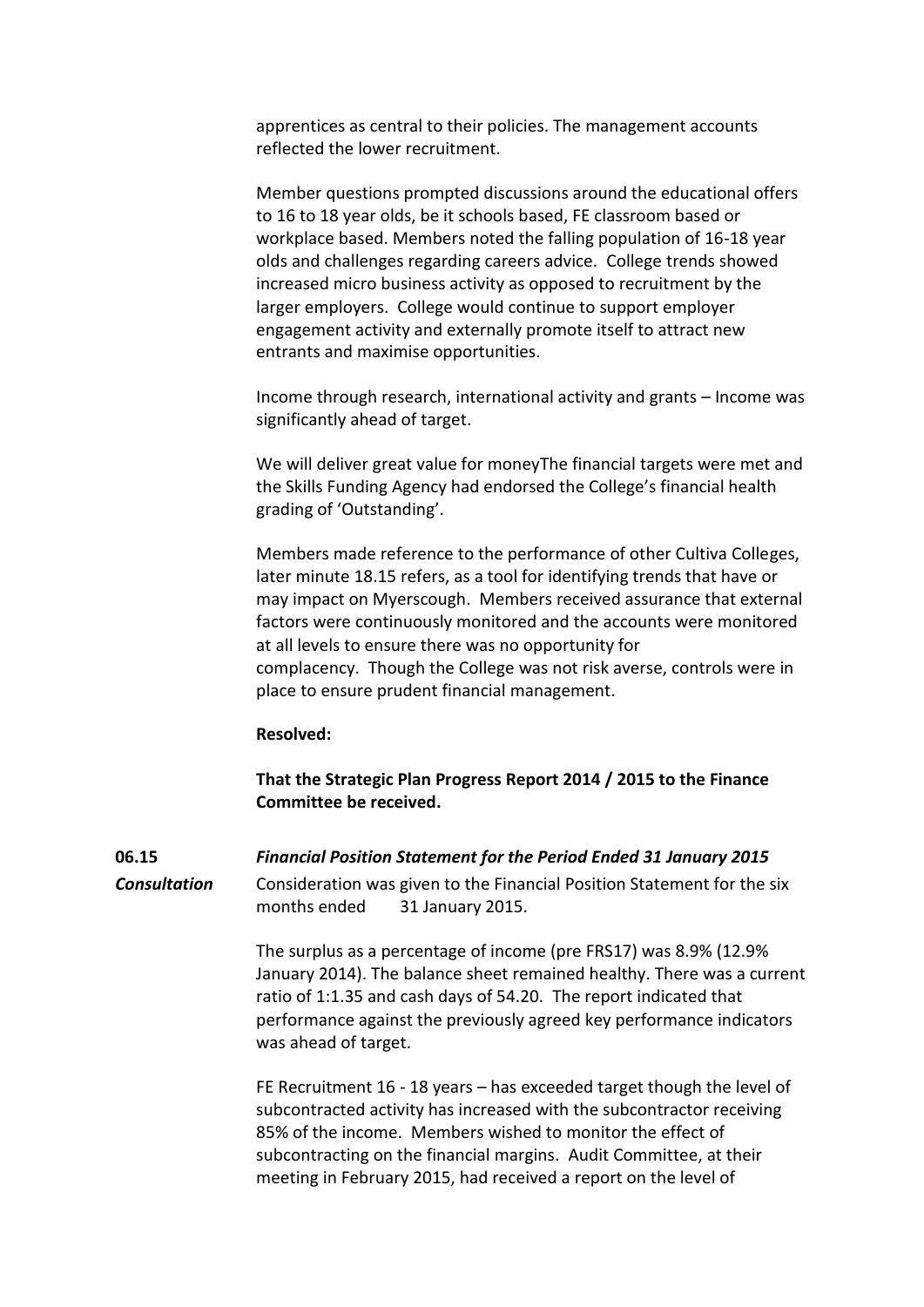Subcontracting for 2014 / 2015, according to SFA requirements, and to allow scrutiny and assurance to Corporation of quality management in this area of delivery.

The increase in High Needs learners has resulted in the College employing 12 additional staff. Finance & Resources Committee were informed that the EFA had confirmed the College would be allocated 100 'High Needs Learner' places for the 2015 / 2016 intake.

Recruitment of Apprentices was behind target which had resulted in the SFA reducing the contract value.

Balance Sheet – There were explanations around the procedures for invoicing and collecting the payments for the HE directly funded students and the 24plus loans which were all invoiced by the College.

Members engaged in discussion around the various aspects of the accounts in detail.

Overall Finance & Resources Committee noted performance was mainly ahead of profile.

## **Resolved:**

**That the Financial Position Statement for the Period Ended 31 January 2015 be received and approved as submitted.**

## **07.15** *Investment Funds Including Interest to 31 January 2015*

*Consultation* Consideration was given to the report on investments for the period ended 31 January 2015. Total cumulative interest received on cash balances amounted to £16,006 at 31 January 2015. The total cash invested amounted to £4,089,262 at 31 January 2015 with deposits in four separate accounts. The Barclays Euro account was also listed in the report which included deposits referenced to partner institutions of a Leonardo Project.

### **Resolved:**

**That the statement detailing investment funds including interest to 31 January 2015 be received as submitted.**

**08.15** *Capital and Revenue Cash Flow for the Period Ending 31 January 2015 Consultation* Consideration was given to the Capital and Revenue Cash Flow for the period ending 31 January 2015.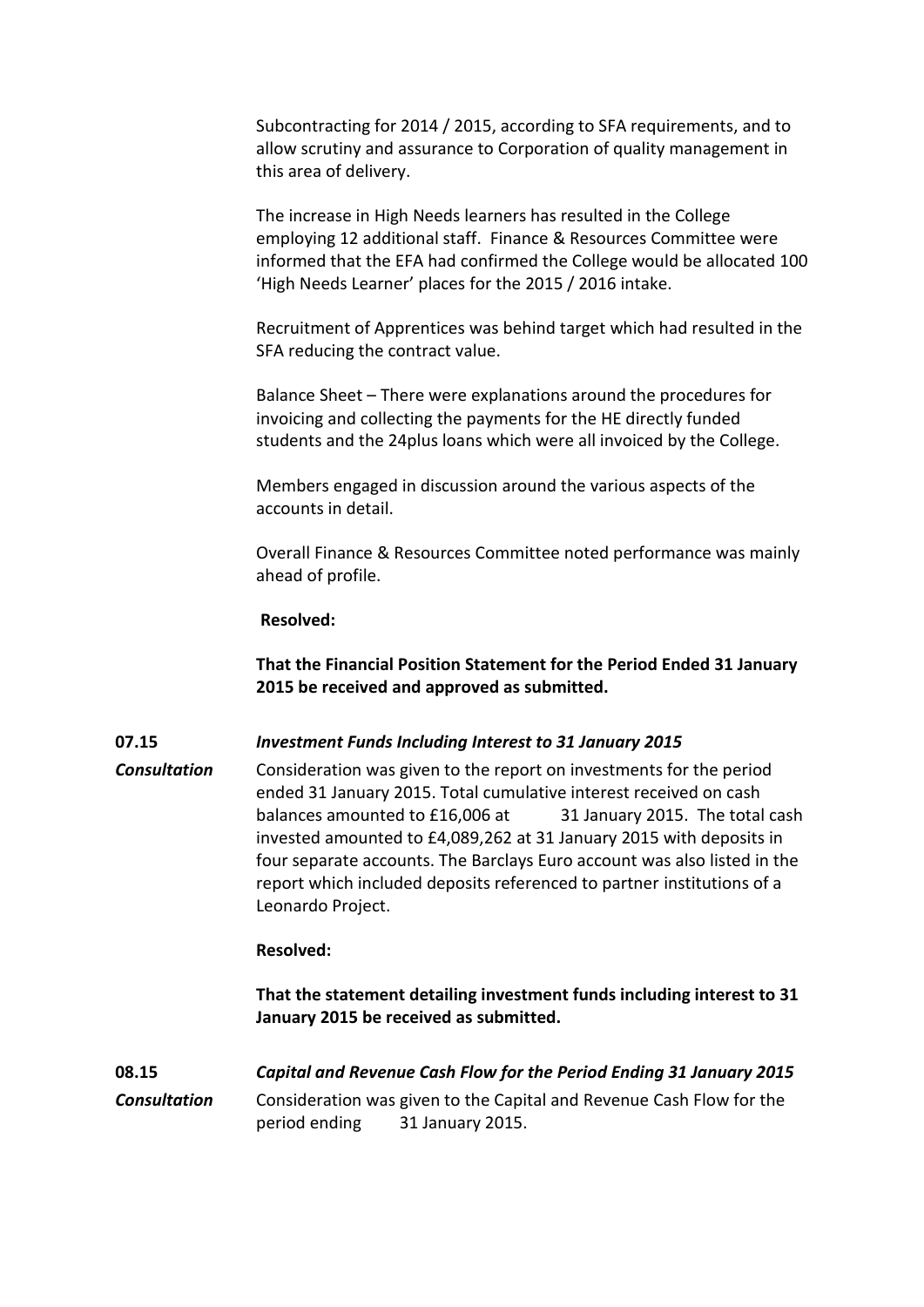Finance & Resources Committee noted previous predicted figures had matched actuals which gave confidence in this area. Finance & Resources Committee noted the inclusion of the proposed capital developments, loans and grants, with timings not yet fixed.

Finance Committee noted that the cash levels exceeded the forecasted levels

**Resolved:**

**That the statement detailing the capital and revenue cash flows for the period ending 31 January 2015 be received as submitted.**

# **09.15** *Myerscough Ventures Report for the period ended 31 Jan 2015*

*Consultation* Consideration was given to the Myerscough Ventures financial performance report for the six months ended 31 January 2015.

> At the end of six months the income contribution from Myerscough Ventures was within £6k of target providing a total contribution of £813k to the College. With the inclusion of the Farm this was increased to £861,511.

Residencies was behind profile though was expecting to meet year-end target. There were some adjustments to make concerning allocation of staffing costs and there had been additional costs concerning the 'bunka bins' accommodation.

The Gym has been refurbished and was attracting new members and good feedback.

The Farm was performing well and exceeding the target margin, though the decrease in milk prices would have negative impact.

# **Resolved:**

**That the Financial Performance Report on Myerscough Ventures for the period ended 31 January 2015 be received as submitted.**

# **10.15** *Capital Expenditure Report – 31 January 2015*

*Consultation* Consideration was given to the Capital Expenditure Report to 31 January 2015 which was running to plan.

> Total expenditure amounted to £1,897k at 31 January 2015 which was a lower spend than forecast. The forecast outturn of agreed projects of £17,947k was within the agreed tolerance of 3% at 0.1%. Finance & Resources Committee requested future reports to include a budget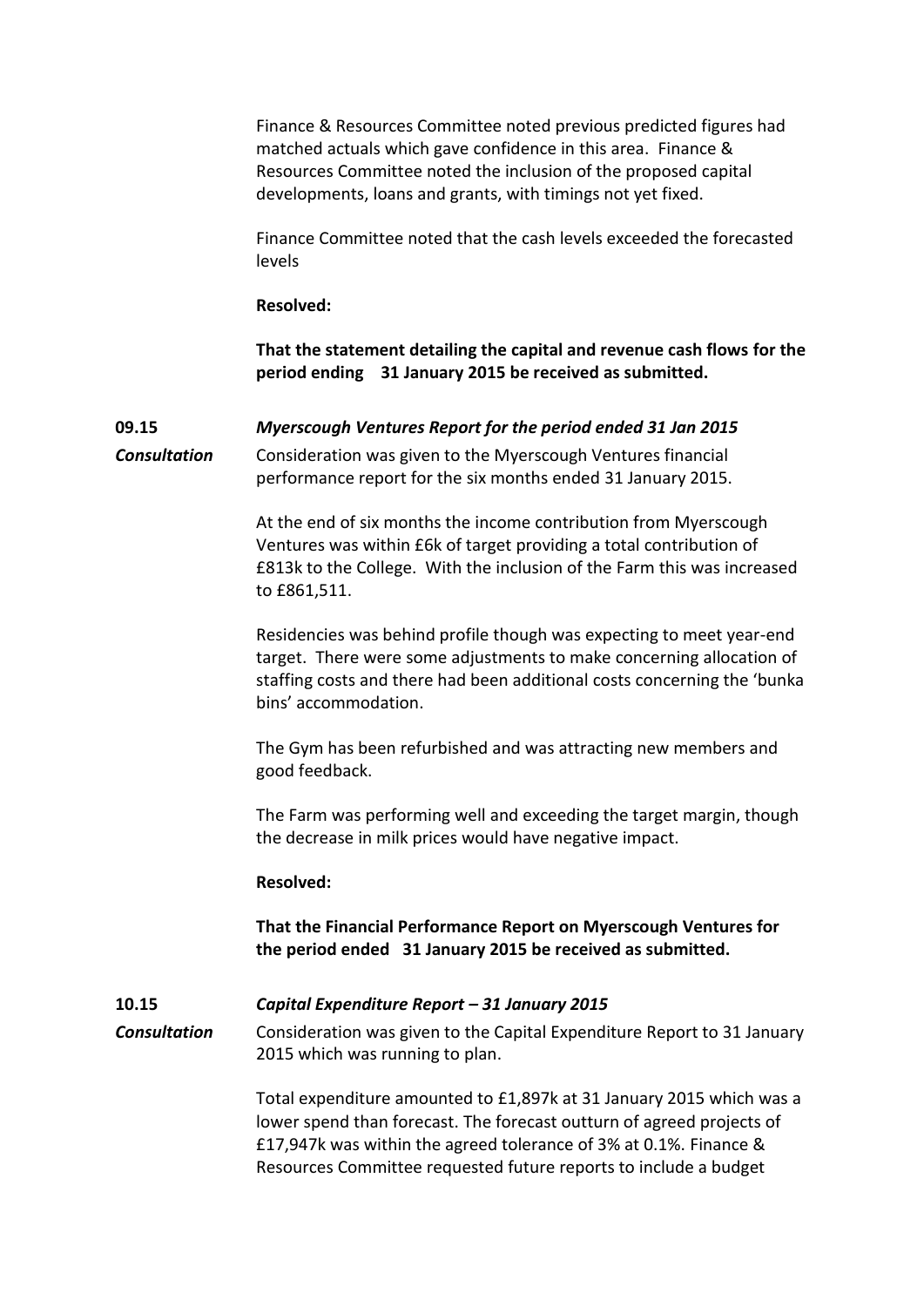column for the whole year and that the outturn column show the full funding sources.

In common with the approach throughout the meeting Finance & Resources Committee gave consideration to the external environment and the need to look beyond the current year.

Finance & Resources Committee noted that where necessary the capital expenditure monies were carried over to the next financial year.

Finance & Resources Committee complemented management on the recent Internal Audit Report on Capital Projects which provided assurance on management in this area. There were no recommendations and some areas of good practice highlighted. The report had been considered by Audit Committee at their meeting on 10 February 2015.

## **Resolved:**

**That the Capital Expenditure Report for the period to 31 January 2015 be received as submitted.**

## **11.15** *Financial Regulations Annual Review*

*Decision* The College Financial Regulations document was last fully considered and updated in February 2014 and there had been an interim update in November 2014.

> The DP Finance and funding had carried out a full review of the College Financial Regulations. The required amendments were necessary to reflect changes in job titles. Also the list of budget holders and appendices had been updated to reflect the latest approved documents. In addition reference to International Financial Reporting Standards would be included on the Year End Financial Statements documents.

#### **Resolved:**

**That the revisions to the College Financial Regulations be approved.**

**12.15** *Tuition Fees 2015 / 2016* **Decision** Finance Committee gave consideration to the proposed tuition fees for 2015 / 2016.

> **Further Education**Tuition fees were not payable by students aged 16-18 years old at the start of their course. The SFA reduce the grant payable for students aged 19 and above on the 31st August at the start of the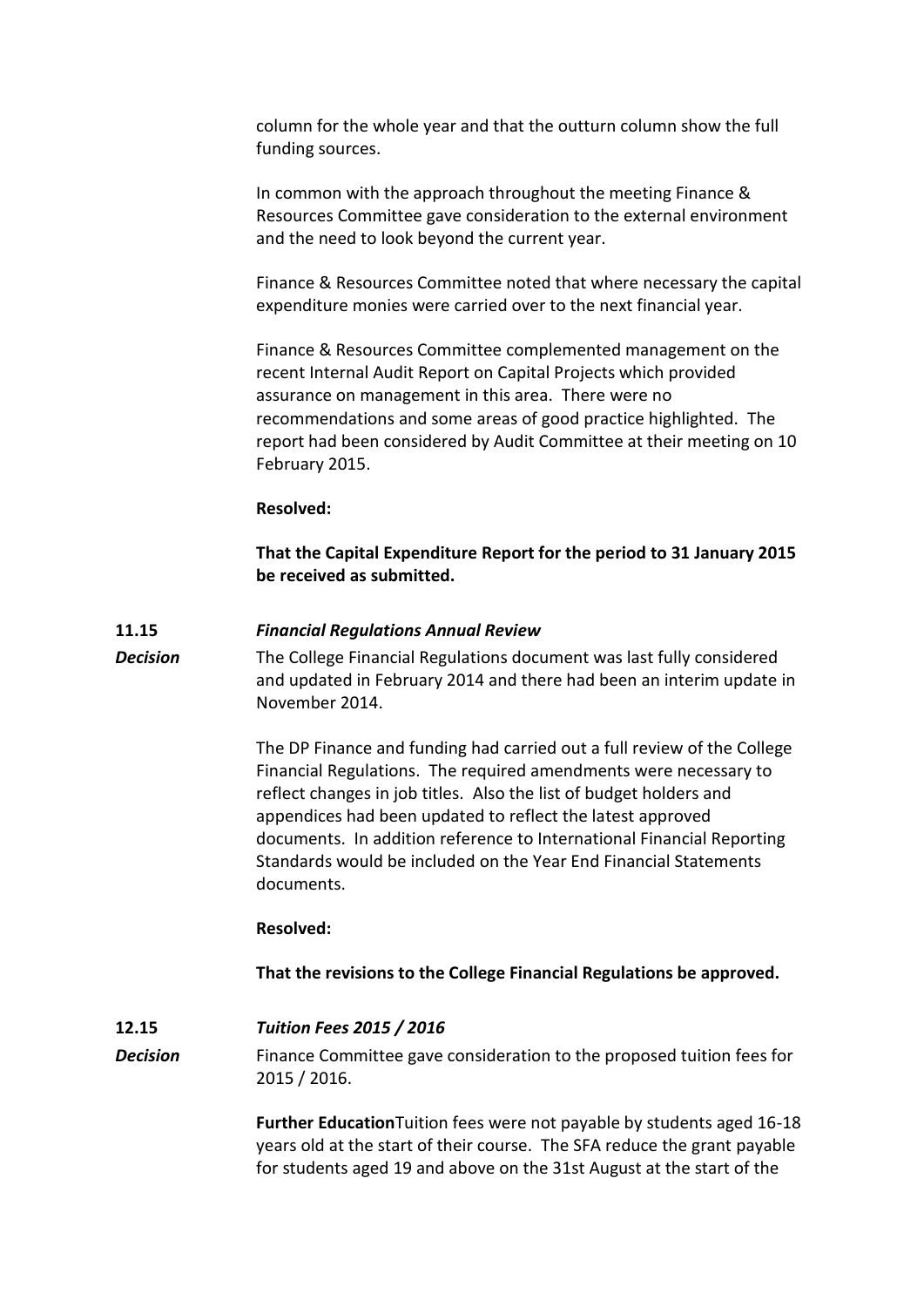course, who do not qualify for entitlement (free tuition) by 50%, with Colleges targeted with collecting the balance as tuition fees. Some students who would be studying their first full level 2 or 3 and are aged between 19 and 23, or who are in receipt of an income based benefit, may still qualify for a fully funded place.

The current fee for any adult on a full time further education course – regardless of level or curriculum area – is £1,175 this charge was made to less than 50 students in 2014/15. It is proposed that this is increased to £1,225 an increase of 4%, the proposed increase is higher than inflation, as College needs to generate revenue to offset the cuts in SFA / EFA grants.

It is proposed that international student fees will increase from £5,500 to £5,750 an increase of 4.6%.

Students aged 24 and over studying level three qualifications no longer attract grant funding. These students would be expected to take out a student loan. Myerscough charges between £2,882 - £9,400 for the course, dependant on the number of modules and subject. It is proposed that these fees increase by in excess of 5% with a view to reaching the maximum £2,882 - £11,356.

Fees for part-time courses will be adjusted accordingly by between 2.5%-5%, being mindful of differing market conditions.

## **Higher Education (Direct and Indirect)**

modules per year taken

| <b>Full-Time Courses</b>                       | Fee Per Annum    | <b>Notes</b>                           |                         |  |
|------------------------------------------------|------------------|----------------------------------------|-------------------------|--|
| <b>Foundation Degree</b><br>6.25% increase     | £8,000           |                                        | Previously was £7,500 - |  |
| <b>Honours Degree</b><br><b>Masters Degree</b> | £9,000<br>£5,000 | Maximum set Nationally<br>Set by UCLAN |                         |  |
| Module price for Part-Time Courses             |                  | f625                                   | Generally 4             |  |

Finance & Resources Committee commented on the forthcoming general election and potential impact on current sector fee arrangements.

The Committee noted the success of 24plus loans in the College and reflected on the collective impact of the many separate risks to the business against the income generated.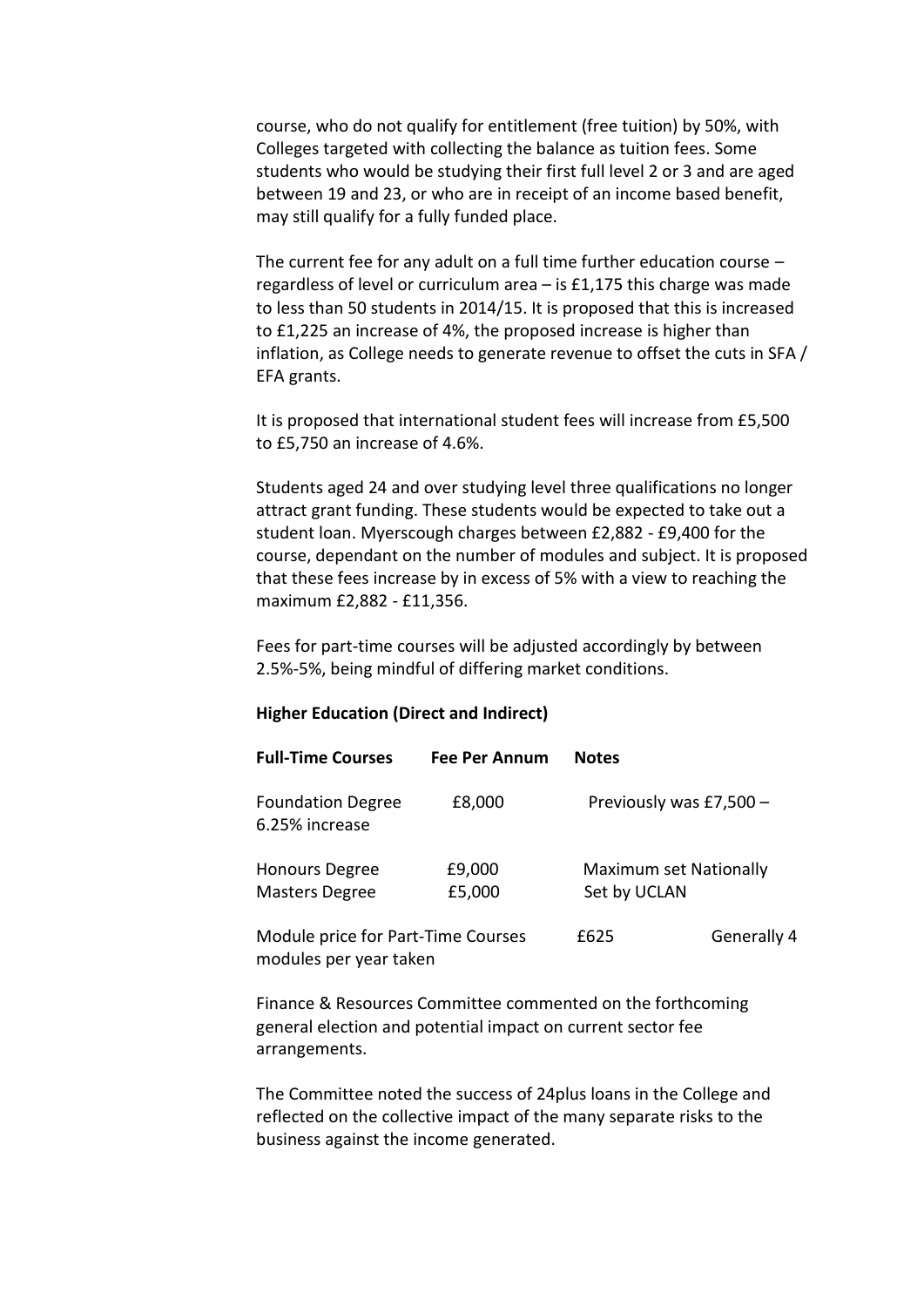The Clerk informed members that the next Governor Training event being held on 10 March 2015 would focus on risk management.

# **Resolved:**

- **I. That the 4% fee increase to £1,225 for adults on full time FE courses be approved.**
- **II. II. That the fee adjustment for part time FE Courses of between 2.5% to 5% be approved.**
- **III. That the 4.6% fee increase to £5,750 for International FE students be approved.**
- **IV. That the fee increase by in excess of 5% to between £2,882 and £11,356 for 24plus students be approved.**
- **V. That the 6.25% fee increase to £8,000 for Foundation Degrees be approved.**

## **13.15** *College Funding 2015/ 2016 Further Education*

*Consultation* College receives its funding for its main FE delivery via two separate funding bodies, Skills Funding Agency (SFA) for apprentices and adults, and the Education Funding Agency (EFA) for students aged 16-18. The agencies work independently of each other to differing timescales and to different sets of rules.

> The EFA cash allocations for students aged 16-18, plus 19-24 with high needs have not been released at this stage, though are expected in March. The table below highlights the changes with the highest impacts for 2015/16:

## **Funding rates - Changes:**

\* Transitional protection for cut in base rate funding for 18 years olds removed

- \* Actual base rate to be confirmed in March
- \* High Cost programme factor not introduced until 2016/17
- \* Formula protection ends 2015/16 (impact £500k)

# **Maths and English (M&E) - Changes:**

All students recruited without GCSE Maths and English at Grade C or above must undertake the GCSE or equivalent, as a condition of funding.

From the funding returns submitted in December, sufficient students to exceed contract have been recruited (both directly and indirectly via sub-contractors), due to the increase in numbers between the 1st November census date and the final return last year, the numbers allocated for 2015/16 are higher than the current contract. Included is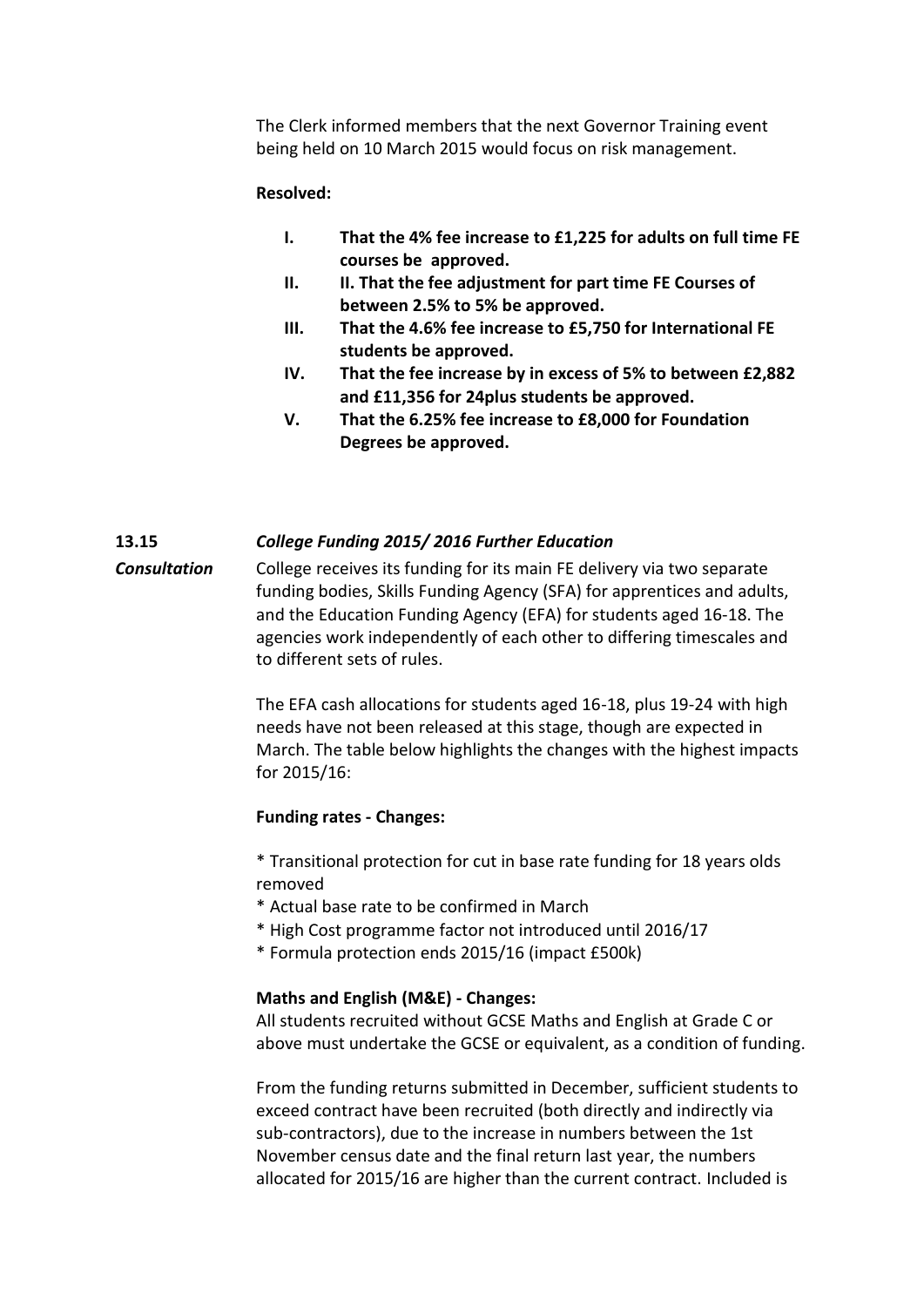the approved increase in 'High Needs Learners' from 42 to 100.Until the 'base rate' and other elements of the formula are released, College cannot place a cash value on the contract.The SFA, who fund adult classroom based FE, apprenticeships, traineeships and programmes for the unemployed, have not released indicative allocations, these are forecast for March. Current press releases suggest that the 'Skills Funding Statement' includes a 25% cut to the Adult Skills Budget – if this was applied to Myerscough it would be a cut of circa £300k per annum. The actual impacts to FE funding for 2015 / 2016 cannot be quantified at this stage.

Finance & Resources Committee referred to the formula protection which would cease after 2015 / 2016, though 2016 / 2017 will be the first year the 'funding uplift' will be applied to those students on 24 hours a day, 7 days a week specialist land-based programmes to reflect the increased resources these require.

Finance & Resources Committee commented on the desire to maintain a profile of excellence.

Finance & Resources Committee noted the College offer has historically ranged from introductory level courses through to degree courses. Members considered the student mix in the College Community across the Centres and questioned whether there was any significant movement in concentrations of student, for example, according to subject or level of learning. College monitors recruitment and will declare classes full once sufficient numbers are reached.

Finance & Resources Committee were interested to understand the financial contributions from the Centres and to be informed of any underperforming areas.

Funding allocations once received would be reported to Corporation and Finance & Resources Committee.

The budget would be presented to the next meeting of the Finance & Resources Committee which would include forward projections and would receive final approval from Corporation.

#### **Resolved**

**That the report on Further Education College Funding 2015 / 2016 be received.**

## **14.15** *Human Resources Report for the period ended 31 January 2015*

*Consultation* Consideration was given to the Human Resources Statistics reports which provided information on staff turnover, stability index and, levels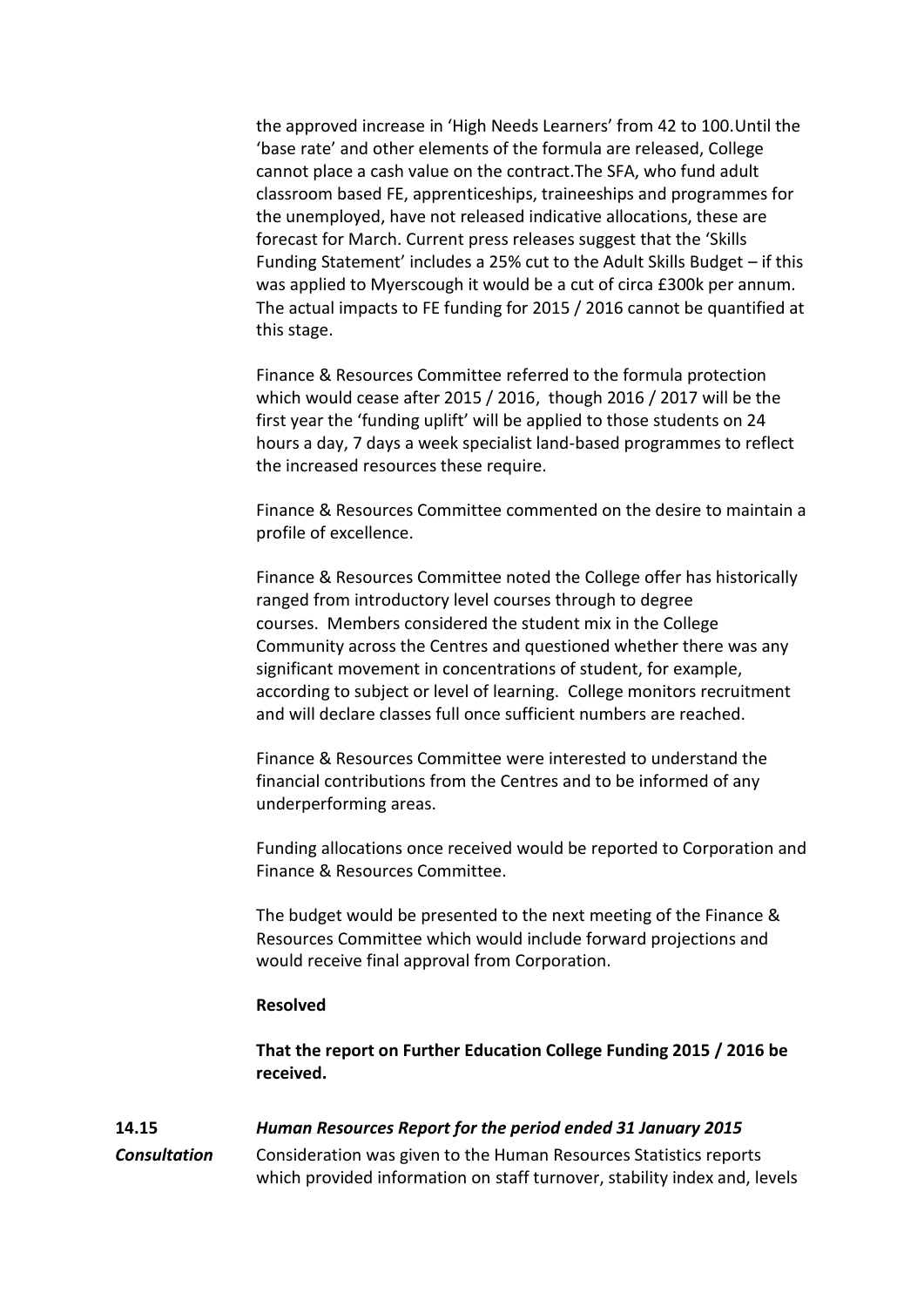of staff sickness together with areas for improvement and a report on actions taken and their impact.

The most common reason for staff leaving was recorded as promotion and salary level, Finance & Resources Committee wished to understand which of these was the main reason. Members were informed that the rebase and expanded salary range had impacted positively on the quality of applicants to positions. The stability index gave an indication that staff were being retained. It was also pointed out that some movement of staff was healthy to the organisation. Applications had been received from existing staff for senior lecturer positions which meant they were able to stay in teaching and whilst progress in their careers.

The outsourcing of the cleaning contract was progressing with the transfer due to take effect from 2 March 2015.

## **Resolved:**

## **That the Human Resources Report be received**

## **15.15** *Health and Safety Report for the period ended 31 January 2015*

*Consultation* Members gave consideration to the Health and Safety Report for the period ended 31 January 2015 which provided an analysis of accident statistics over the period together with other Health and Safety activity including policy updates, staff training, free health checks, auditing and inspections.

> Analysis had identified a rise in accidents due to falls from horses. There was also a higher rate of accidents from under 18 females. Investigations were underway to ascertain reasons. Finance & Resources Committee requested a breakdown of the slips trips and falls data which was the largest category of accident.

#### **Resolved:**

# **That the Health and Safety Report for the period ended 31 January 2015 be noted.**

#### **16.15** *Revised Budget 2014 / 2015*

**Decision** Finance & Resources Committee gave consideration to the proposed changes to the forecast income streams and proposed expenditure for the financial year 2014 / 15.

> A revision of the budget was required due to a number of significant changes, listed below. Some changes were movements between headers.